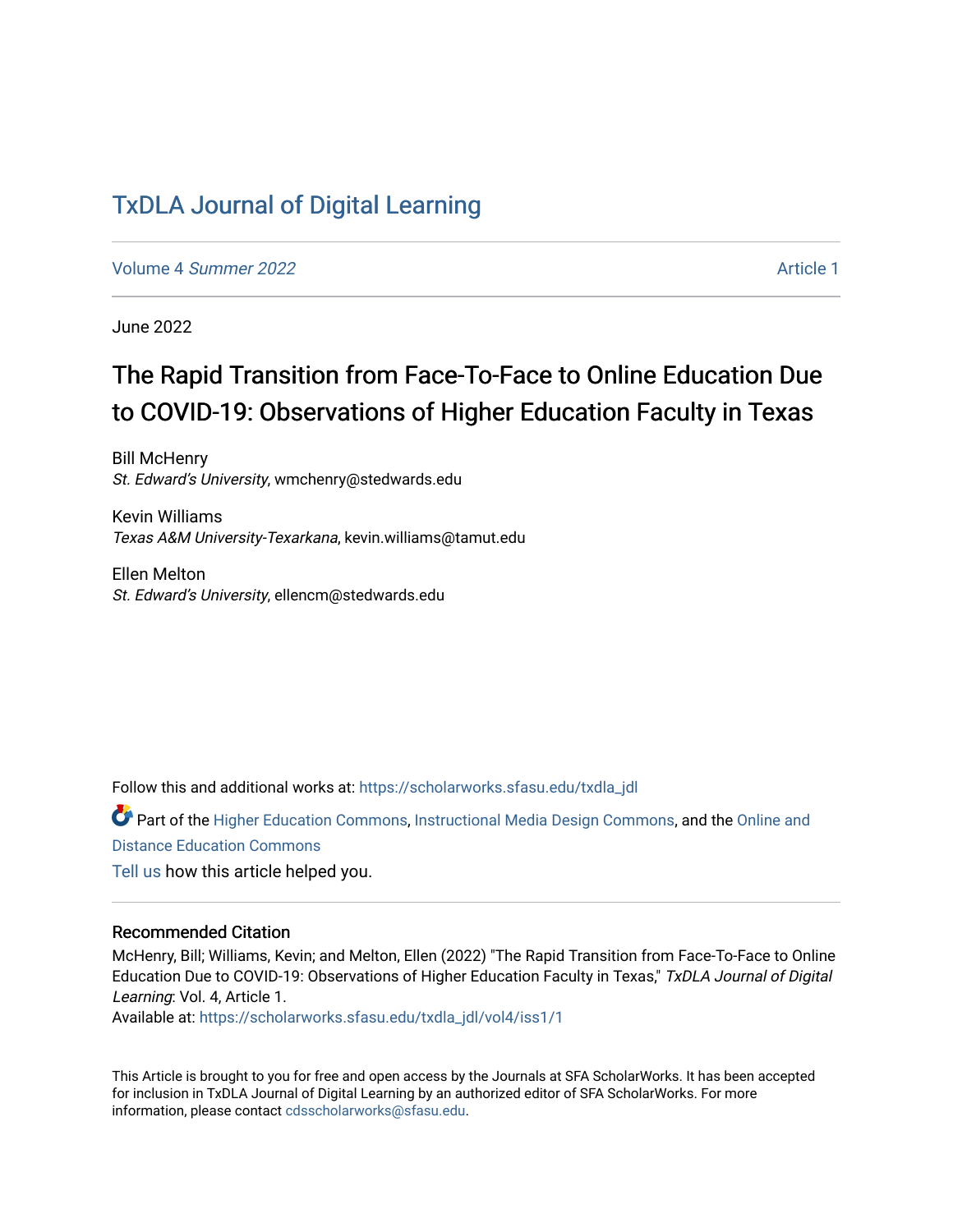The Rapid Transition from Face-To-Face to Online Education Due to COVID-19: Observations of Higher Education Faculty in Texas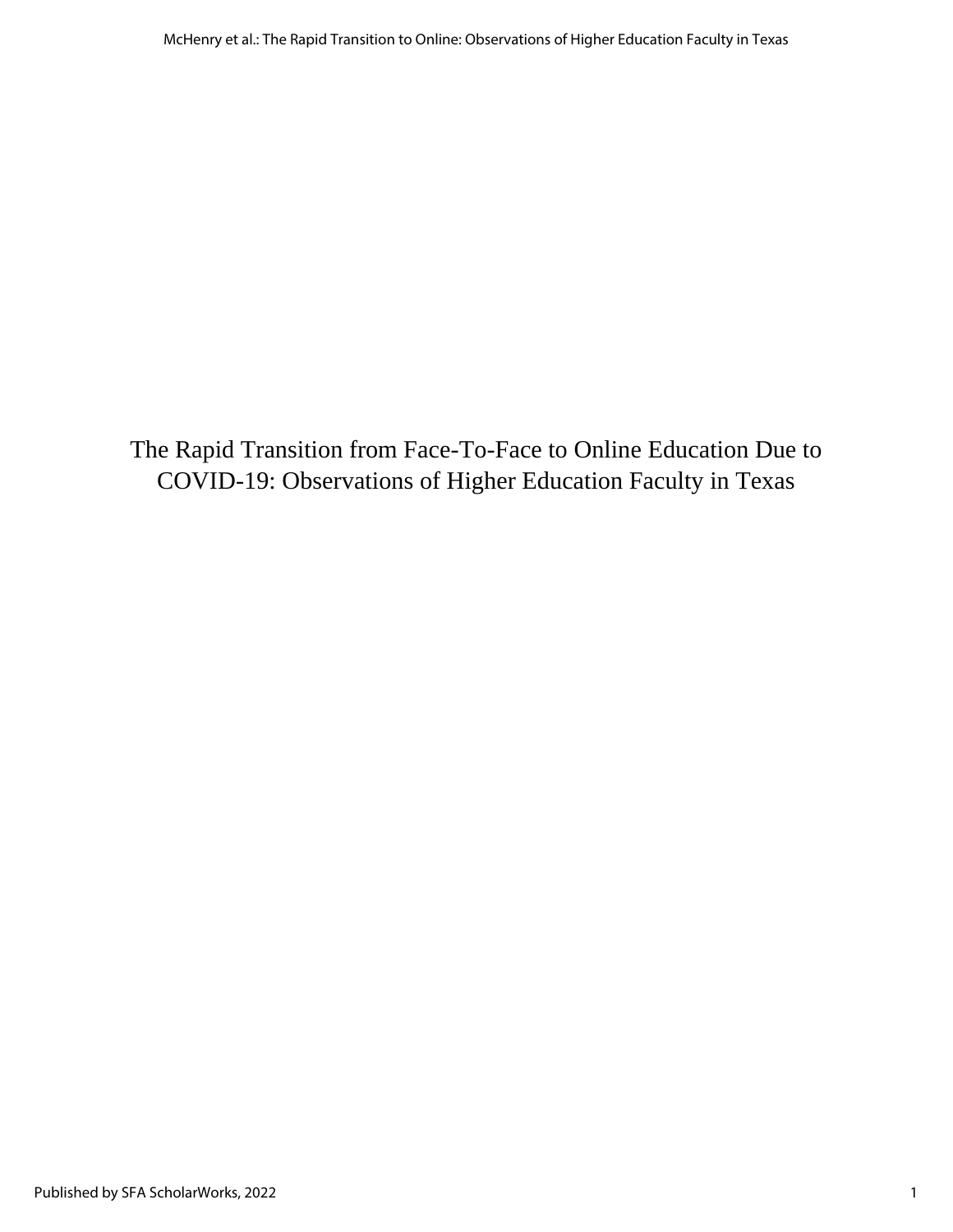TxDLA Journal of Digital Learning, Vol. 4, Iss. 1 [2022], Art. 1

# Bill McHenry, PhD

Chair and Associate Professor, Counseling

St. Edward's University

Kevin Williams, D.Sc.

Associate Professor, Instructional Technology

Texas A&M University Texarkana

Ellen Melton, PhD

Director, Graduate and Professional Studies and Assistant Professor, Counseling

St. Edward's University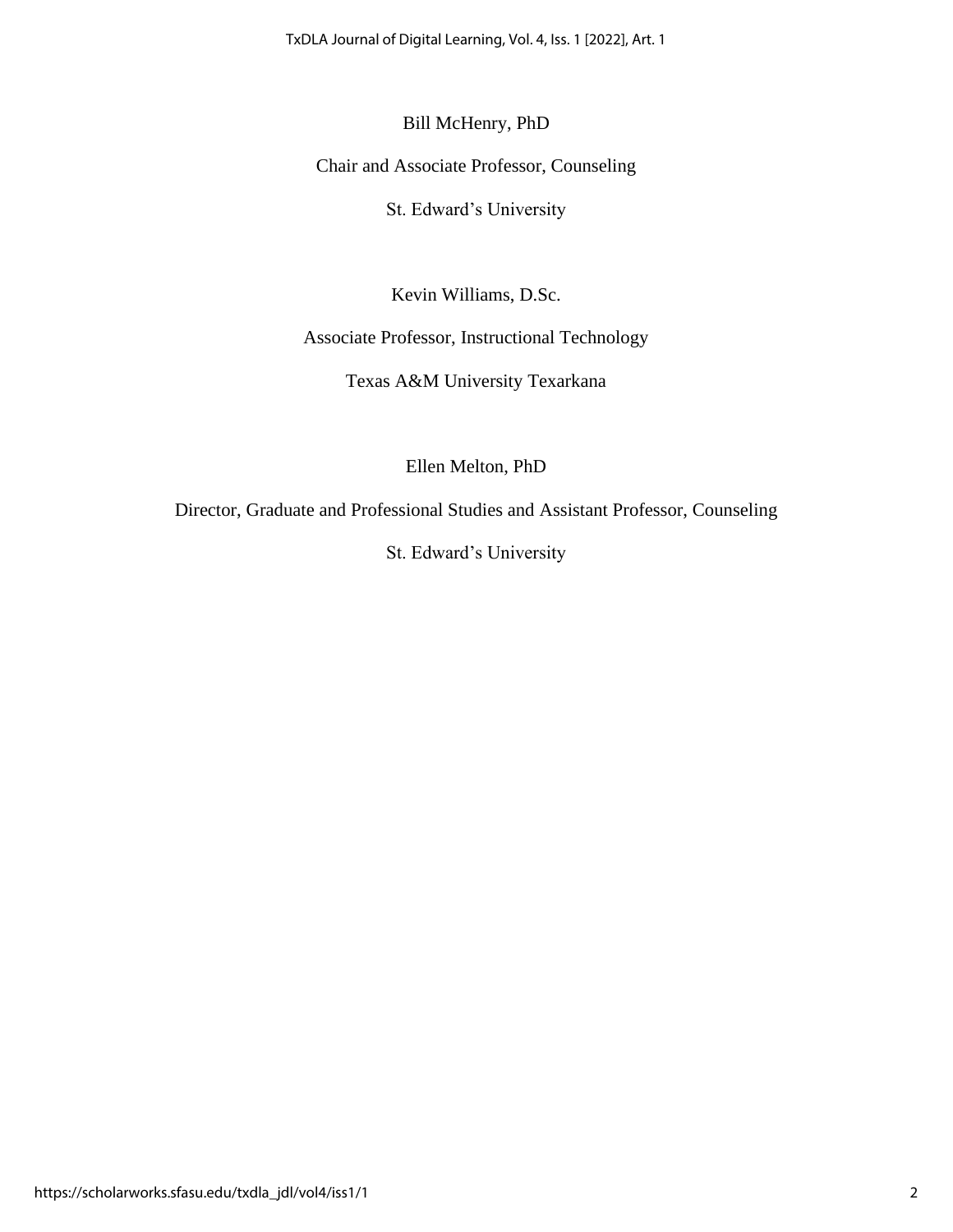### **Introduction**

The pandemic, caused by the Covid-19 coronavirus, required faculty across the country to shift courses from face-to-face to fully online in March of 2020. As the world, and especially the United States of America hunkered down, higher education had to cope. It had to change. Faculty who had met their classes for years and years in-person were suddenly required to move fully online. Students who enrolled in in-person courses had to shift to an online presence.

The quantitative data and associated discussion presented in this article provide one perspective to understand the transition to online teaching and learning. Additionally, the authors have added a personalized element throughout the article referring to unique individual impacts that may resonate with readers. Although hypothetical in nature, these case examples are intended to remind, perhaps capture just a couple of possible scenarios readers may have experienced or witnessed.

Consider the example of a faculty member, highly sought on his campus, teaching undergraduate history. Dr. Brown's career started 25 years ago, when the technology of the day was using overhead slides. Over the years, the professor never had to change. Teaching evaluations were excellent, and students loved the classes. Dr. Brown taught with heart, passion and an exceptional degree of knowledge of the content. Then things changed, immediately and significantly. The doctor, along with thousands of other faculty members and millions of students across the country had to move fully online – with no real warning. Their challenges and successes provide a better understanding of the new the world higher education.

Consider the freshman in college who dreamed of the opportunity to sit in a college classroom with peers, discussing the merits of different theories and ideologies. The student's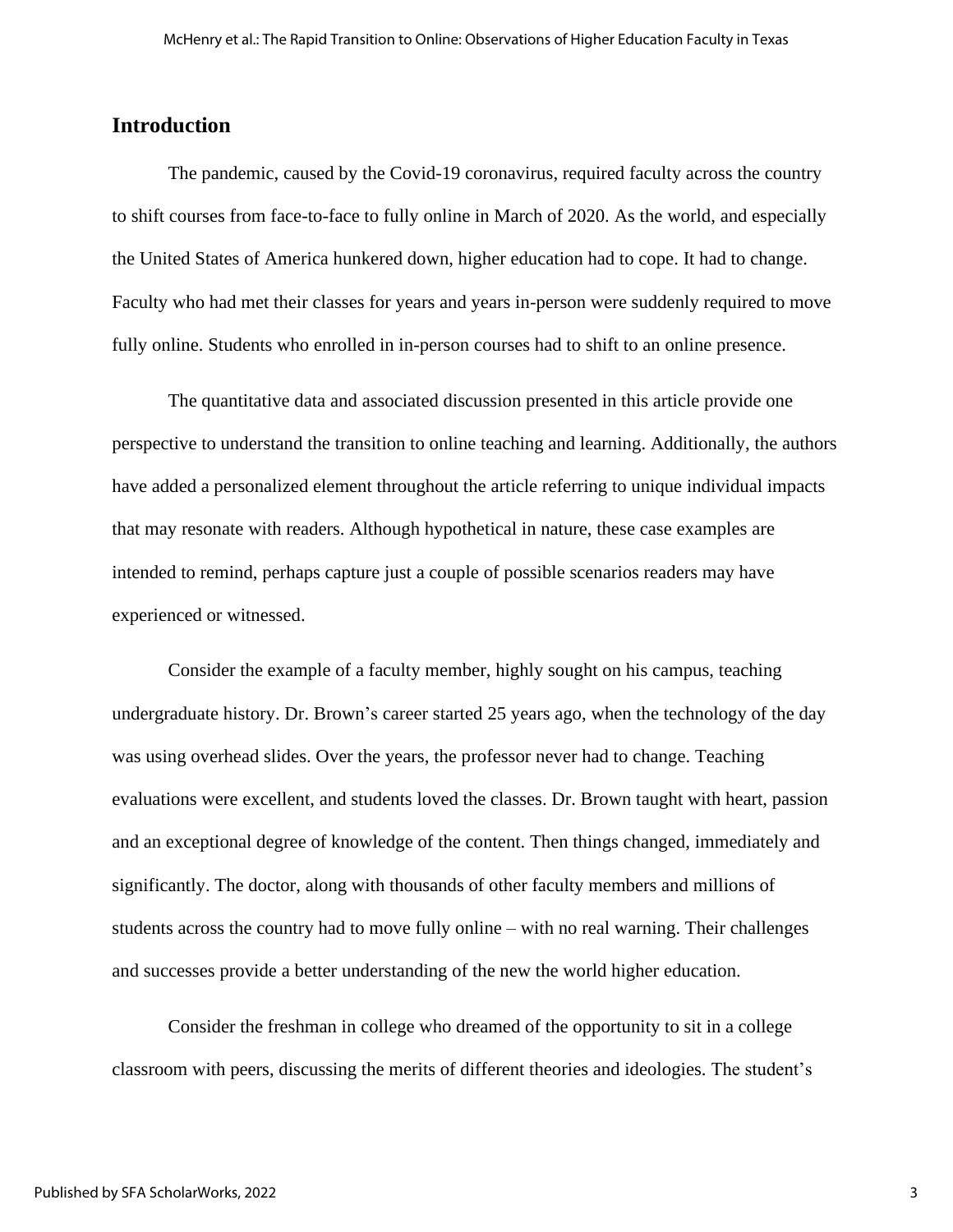last few years of high school were directed toward being accepted into a dream school. But now, due to Covid-19, this undergraduate is sequestered at home, isolated and alone. The experience includes meeting online via zoom, or doing homework assigned as "asynchronous". Assuredly, the student did not sign up for this experience, and neither did the history professor. It is the stories and experiences of these two individuals who happen to be separated by many years and across generations (and thousands more like them), that led the researchers to ask faculty to share both their experiences and insights into their student's experiences. From these voices, the profession of higher education can learn more about what is needed moving forward. Undoubtedly, the landscape of higher education will change after the full impact of Covid-19 is realized and some semblance of normal (what came before) is resumed. Courses will remain online in some settings, faculty will need to be trained more fully in teaching online, and offices that support instructional technology will become more robust (as is possible under financial constraints). The data and analysis that follows serves as a starting point to the discussion that will need to emerge over the next few years regarding the increasingly complex relationship across higher education, technology, online teaching, students, faculty and IT professionals.

# **Participant Demographics**

In May of 2020, the researchers sent a survey to deans at institutions of higher education in the state of Texas requesting they forward it to their faculty. While May is an interesting month in higher education in a normal year because of final exams, final grades due, anticipation of summer, etc., faculty across the state recognized the importance of the semester they were trying to finish and yet, more than 200 completed the survey.

Participants were asked to identify their current position, years teaching in higher education, and how many years they have been teaching online. When asked about their current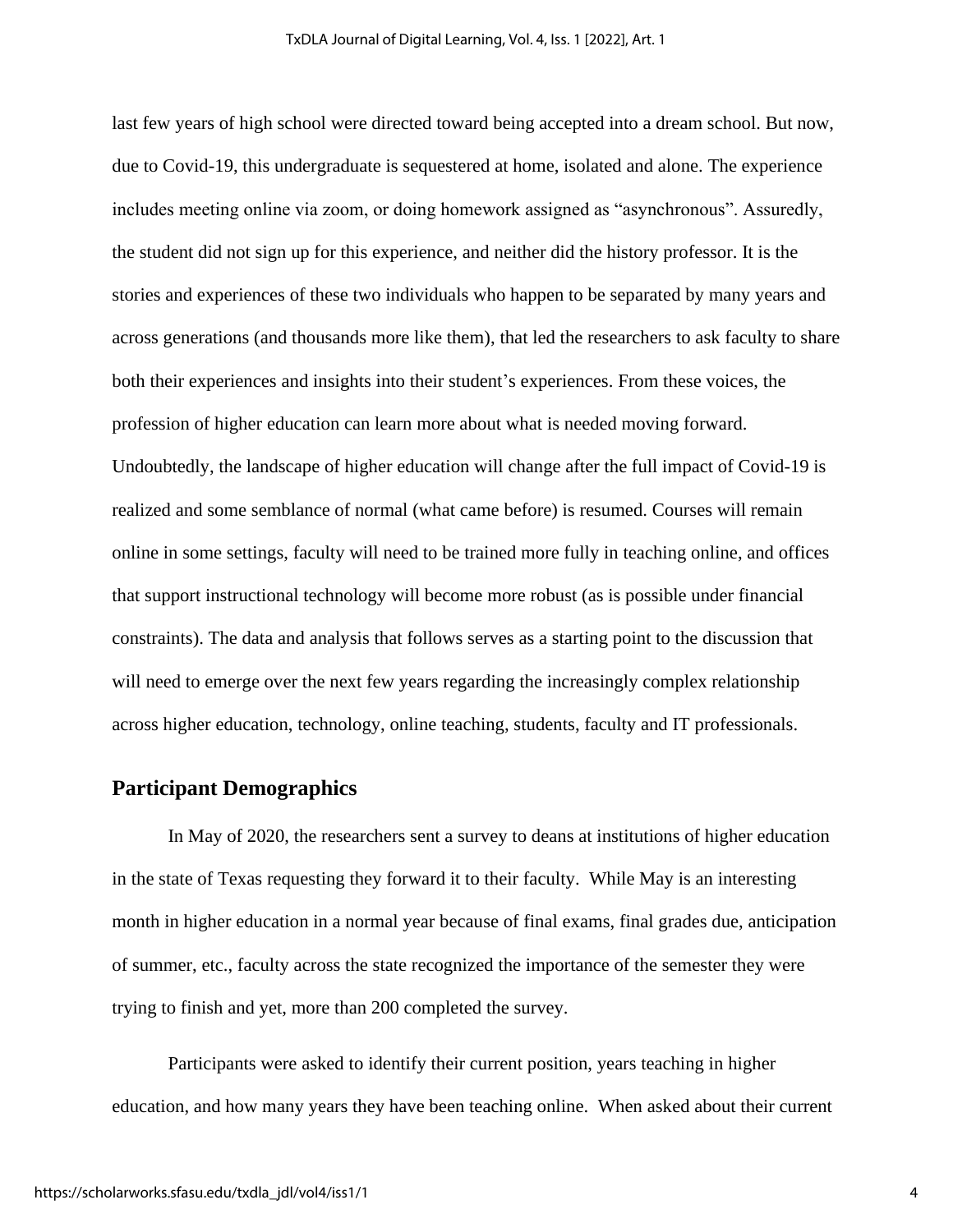position within the institution, they answered the following: 16.75% (35) professors, 24.40% (51) associate professors, 24.88% (52) assistant professors, 14.35% (30) clinical faculty/instructors, 11% (23) adjuncts and 8.61% (18) selected other. See chart 1 for the graphical representation of this data.





The data in Chart 1 suggests the sample contains a proportionate balance of faculty ranks. Because the respondents represented (in order of response totals), assistant, associate and then full professors, it can be understood that there was no skewing related to rank of the respondents.

When participants were asked how many years they have been teaching in higher education, they answered the following: 2.87% (6) less than 1 year, 11.96% (25) 1-3 years, 13.88% (29) 4-7 years, 14.35% (30) 8-10 years, 19.14% (40) 11-15 years, 15.31% (32) 15-20 years, and 22.49% (47) selected more than 20 years. See chart 2 for the graphical representation of this data.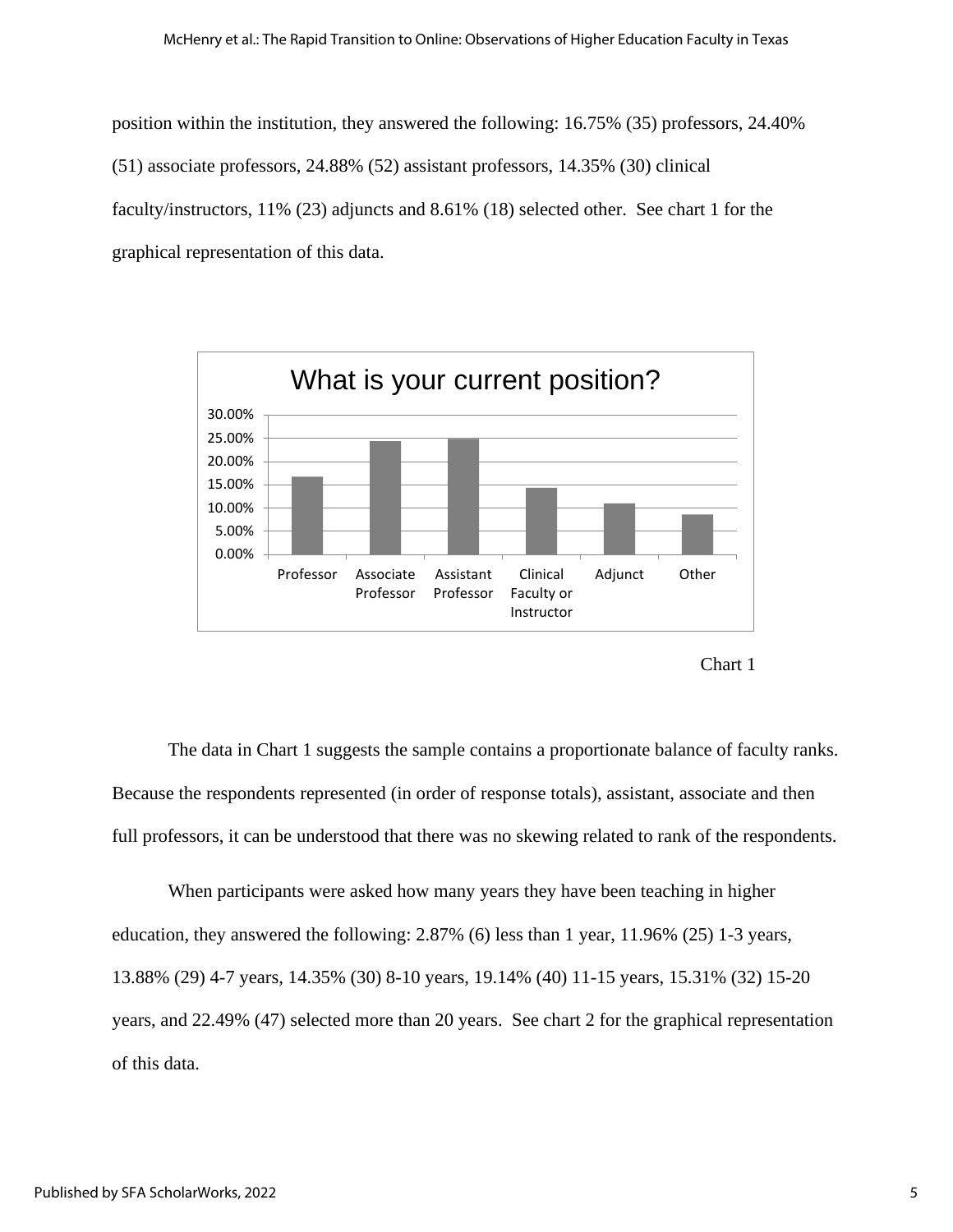



The data identified in Chart 2 indicates that nearly half of the respondents had been in higher education less than ten years, while the other half had been in the field over ten years. These results suggested the respondents were equally divided across years in the field and amplify the extensive range of respondents.

Participants were asked how many years they have been teaching online or hybrid courses in higher education. They answered the following: 27.4% (57) less than 1 year, 20.19% (42) 1-3 years, 21.63% (45) 4-7 years, 14.42% (30) 8-10 years, 11.06% (23) 11-15 years, 2.88% (6) 15-20 years, and 2.40% (5) selected more than 20 years. See chart 3 for the graphical representation of this data.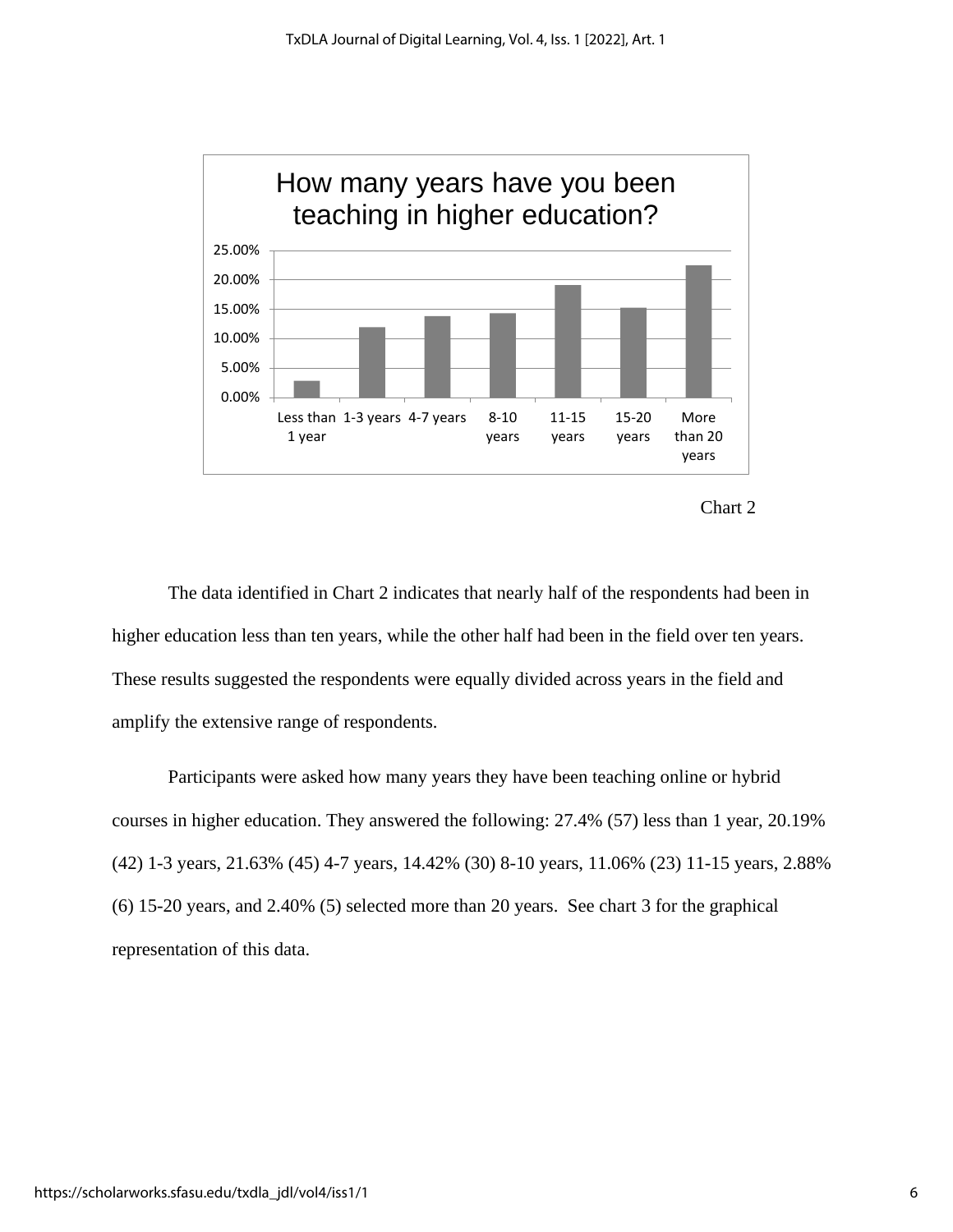



The data presented in Chart 3 have a slight skew that should be noted. The majority of respondents indicated they had seven or fewer years of online teaching (nearly 50% had less than three years of online teaching).

# **Factors Influencing the Difficulty in Moving Online**

Consider the following: of the 20,008,434 students enrolled in higher education nationwide in 2018, 34.7 percent were enrolled in at least one online course (Lederman, 2019), while only 16.6% of all students were enrolled in only distance education courses (U.S. Department of Education, National Center for Education Statistics, 2019). In Texas, 2018 data indicated that 22.5% of all courses offered in the spring semester at public universities were offered via distance education and 19.1% in fall of the same year (Texas Higher Education Data, 2020).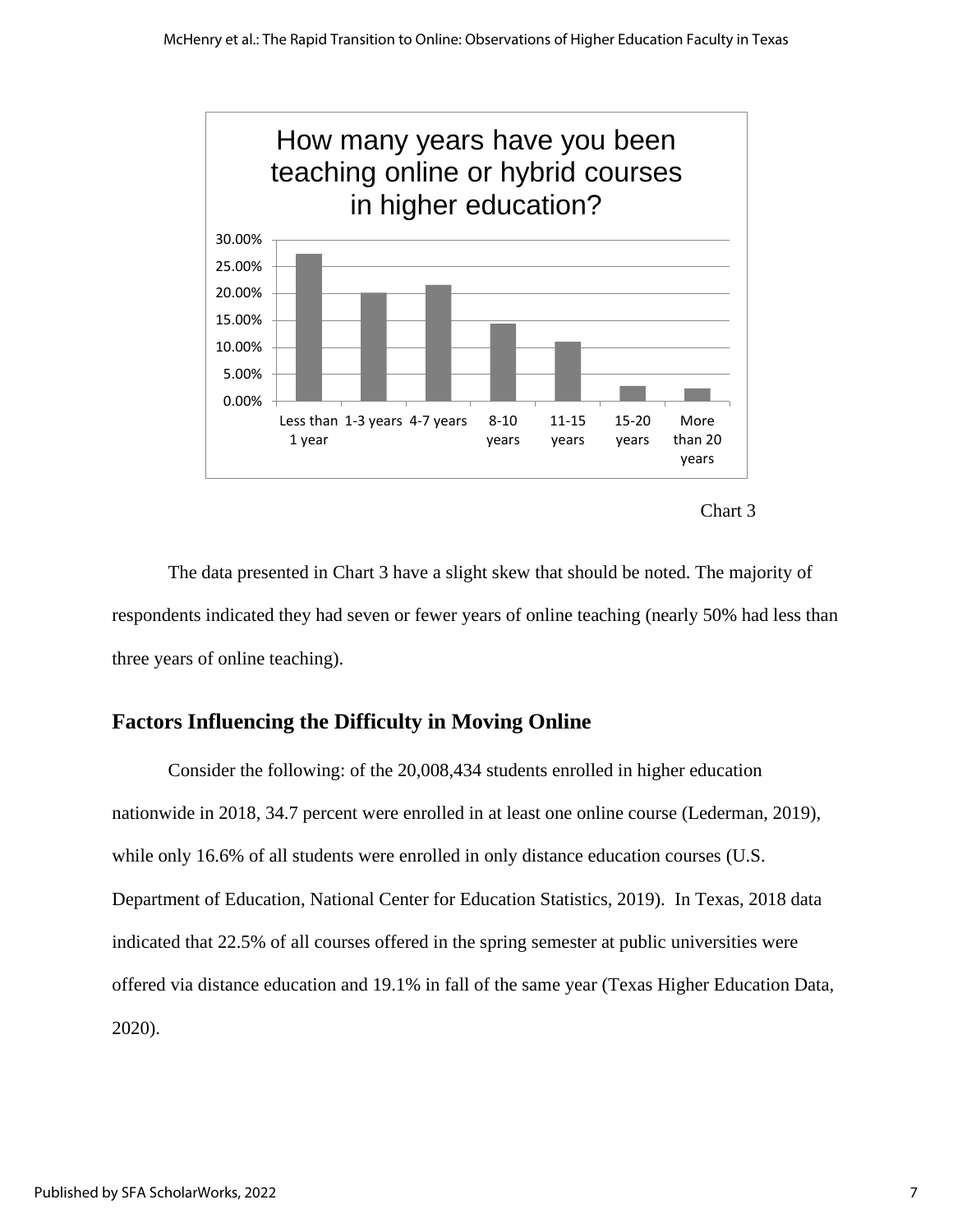In mid to late March of 2020, face-to-face education in Texas came to a screeching halt; 100% of all higher education courses in Texas moved online. This rapid change had some negative effects on instructors and institutions alike in the areas of technical infrastructure and accessibility, distance learning competences and pedagogies as well as the fields of study (Marinoni, van't Lant, & Jensen, 2020). Texas institutions of higher education sent their students, staff and faculty home, leaving faculty without online teaching experience in trouble pedagogically. Having honed their andragogy in their traditional environment, the little to no training in online teaching that many instructors realized produced crippling effects in teaching. Remember that history professor who knew the subject but had little to no technological skills in teaching online?

While institutions of higher education typically offer a portion of their courses online and have an appropriate number (arguably) of course designers to address these courses, but, needless to say, this portion is rarely 100%. Reality took a darker turn when the already taxed course designers/LMS specialists/instructional technologists began working with this *new* group of faculty, revealing a previously unrealized lack of university resources. How many hours did it take a course designer or other IT staff member to get the history professor to a place of simply being able to utilize the basic elements of the learning management system?

#### **Online vs. Face-to-Face**

The first queries requested centered on the concept of current technological skills. In essence, faculty were asked to what degree they felt prepared to technologically meet the needs of their students. On a scale of  $1-5$  ( $1 =$  poor and  $5 =$  excellent), the mean was 4.14. This result indicates faculty perceived they were more than ready and capable to meet their student's needs using technological teaching methods. In a fascinating juxtaposition, the same respondents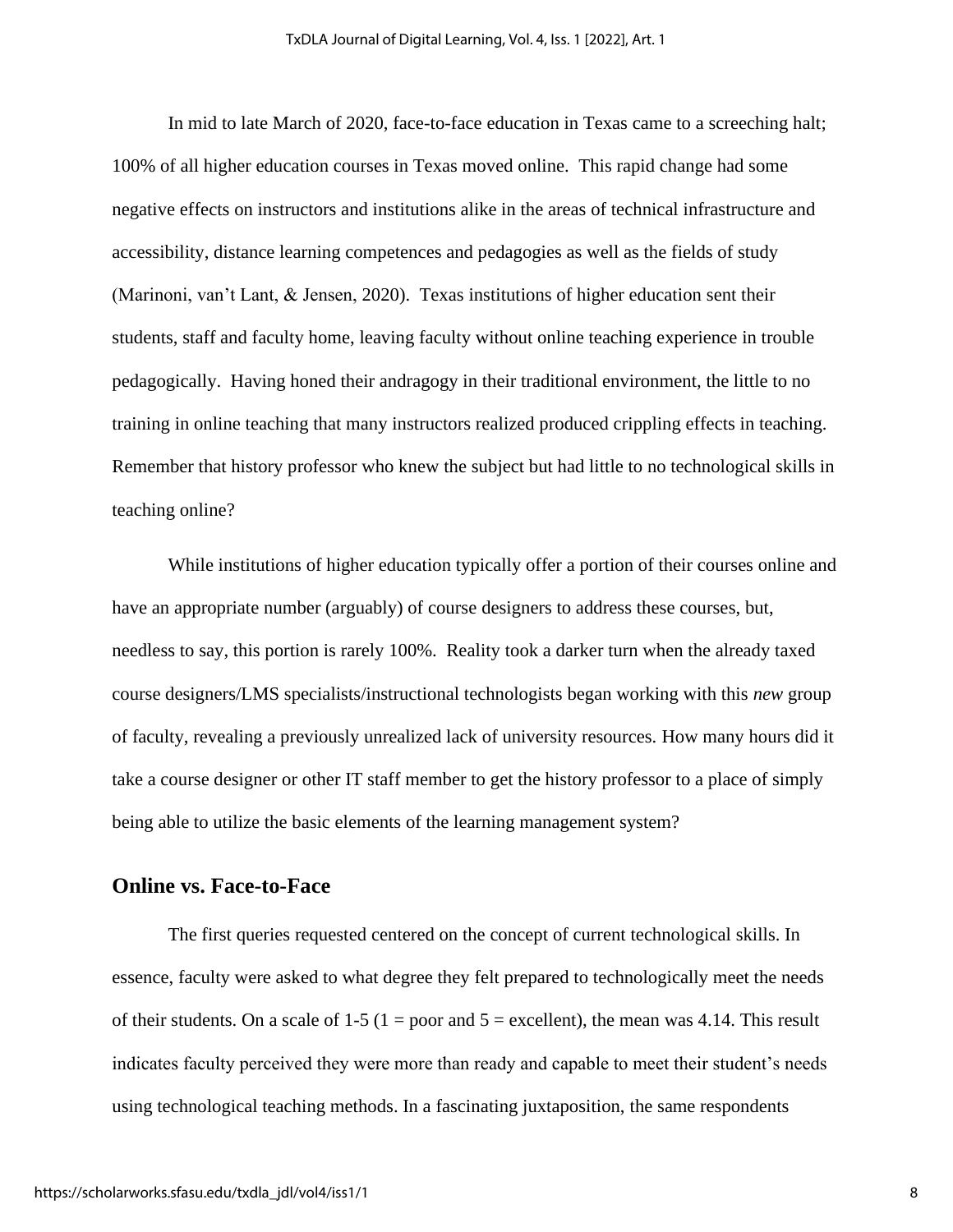indicated (3.8 on the same scale), that they believed teaching face-to-face was easier than teaching online. At first blush, the data may suggest some degree of arrogance or falsity in the responses. The reality that so many faculty members considered themselves prepared to teach in a fully online setting could represent a limitation; the assumption that survey participants represent a high-level of technology comfort cannot be ruled out. However, the researchers believe these results signal two distinct observations about the current experience of faculty in higher education today.

First, that there still exists the belief, and therefore the reality, that in-person, in the classroom teaching is much different than technology-based teaching (Brown, 2019). In today's ever-changing higher education landscape, there needs to be a greater valuing on the various and creative use of technology in the classroom as a means to not only increase learning but also expedite the educational process (Huffman, Fox, & Colvin, 2020). Technology-based education does not have to be a greater challenge than in-person classrooms. But the reality of this difference persists.

Second, if in fact faculty hold the knowledge and skills to deliver online or technologybased educational experiences (as was indicated in the responses), then how does the field of higher education promote the use of such skill sets in the classroom to enhance and develop the college student experience?

Further enhancing the separation between online and face-to-face instruction was the mean score the researchers found to the question posed as to whether students prefer face-to-face or online instruction. An overwhelming number of respondents reported they believed students preferred face-to-face (3.72).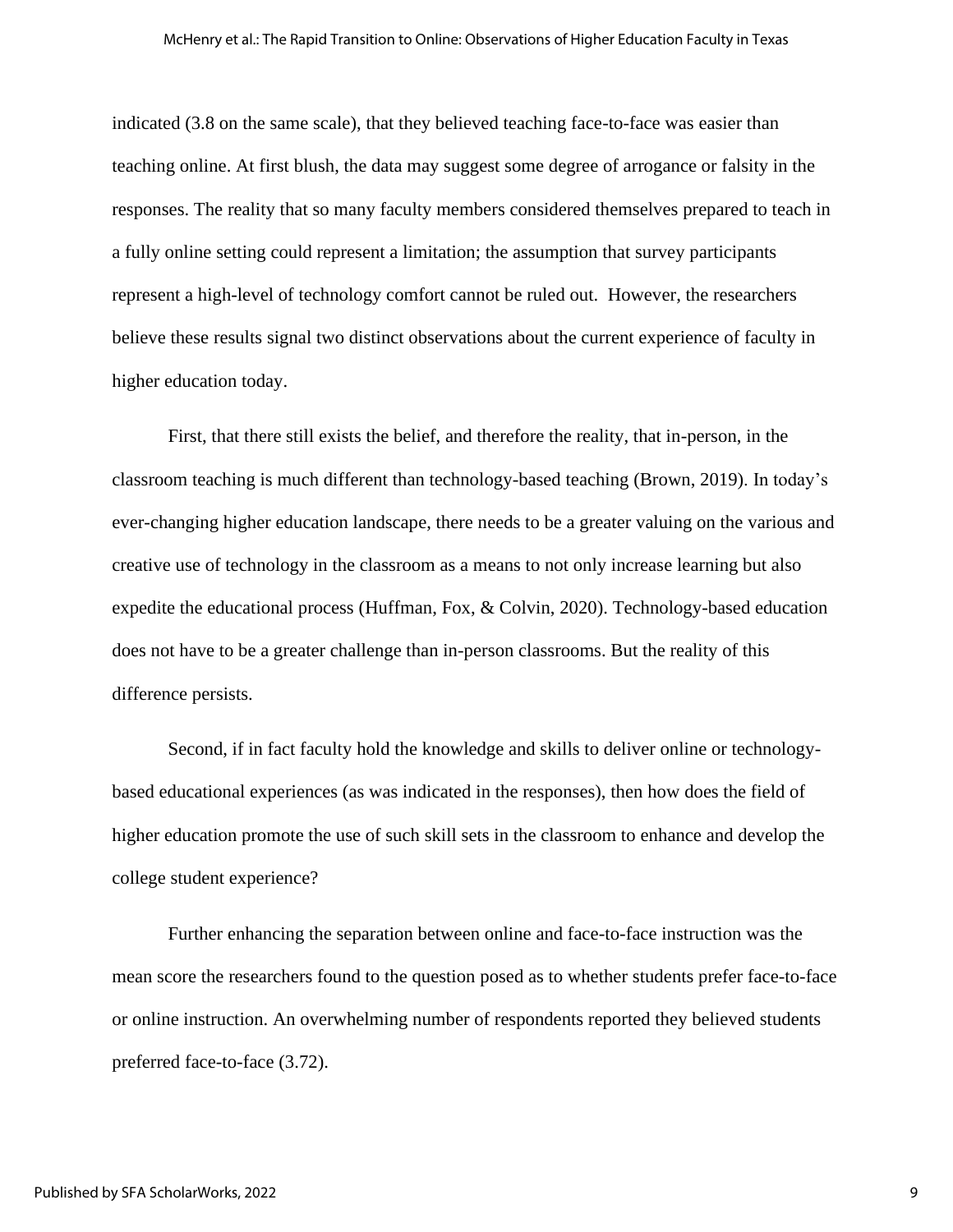Therefore, if faculty believed students learn best in a face-to-face environment, and that they were best equipped to teach in such a footprint, it should follow that overall faculty (while reporting the skills to teach with technology) leaned toward a face-to-face learning environment. While course content should have made a difference here (for example, there continued to be the inherent belief that science labs, counseling courses and singing courses were best in-person), the researchers found no difference across the variety of schools/disciplines/content areas assessed.

#### **Use of Others in Teaching On-line**

Another domain that was assessed was the use of instructional technology staff during the transition to fully online. While IT staff and offices varied across institutions in both numbers and job duties, it was clear from the data that faculty leaned heavily on their IT professionals to make this transition (3.89). The reported data suggested a need to further explore the value and need of staff to support the ever-growing infusion of more and more technology into the classroom. Institutions of higher education should carefully review their practices and staffing of IT offices.

An interesting and perplexing series of responses emerged around another set of data. Faculty responded that when they were uncertain about a technology, they rarely asked a student (1.97) for assistance, while they were far more likely to seek help from an internet search engine (3.57). The largest proportion of responders indicated (3.8) that they consulted with IT staff when needing help. Additionally, the faculty indicated they were clear on how to find answers to technological questions (4.02). Inherent in the responses was a confused acknowledgment of how and where to access meaningful and useful information about technology. Faculty appeared to believe that knowing who to question regarding use of technology in the classroom was one thing while actually using the right resources was a very different. The researchers understood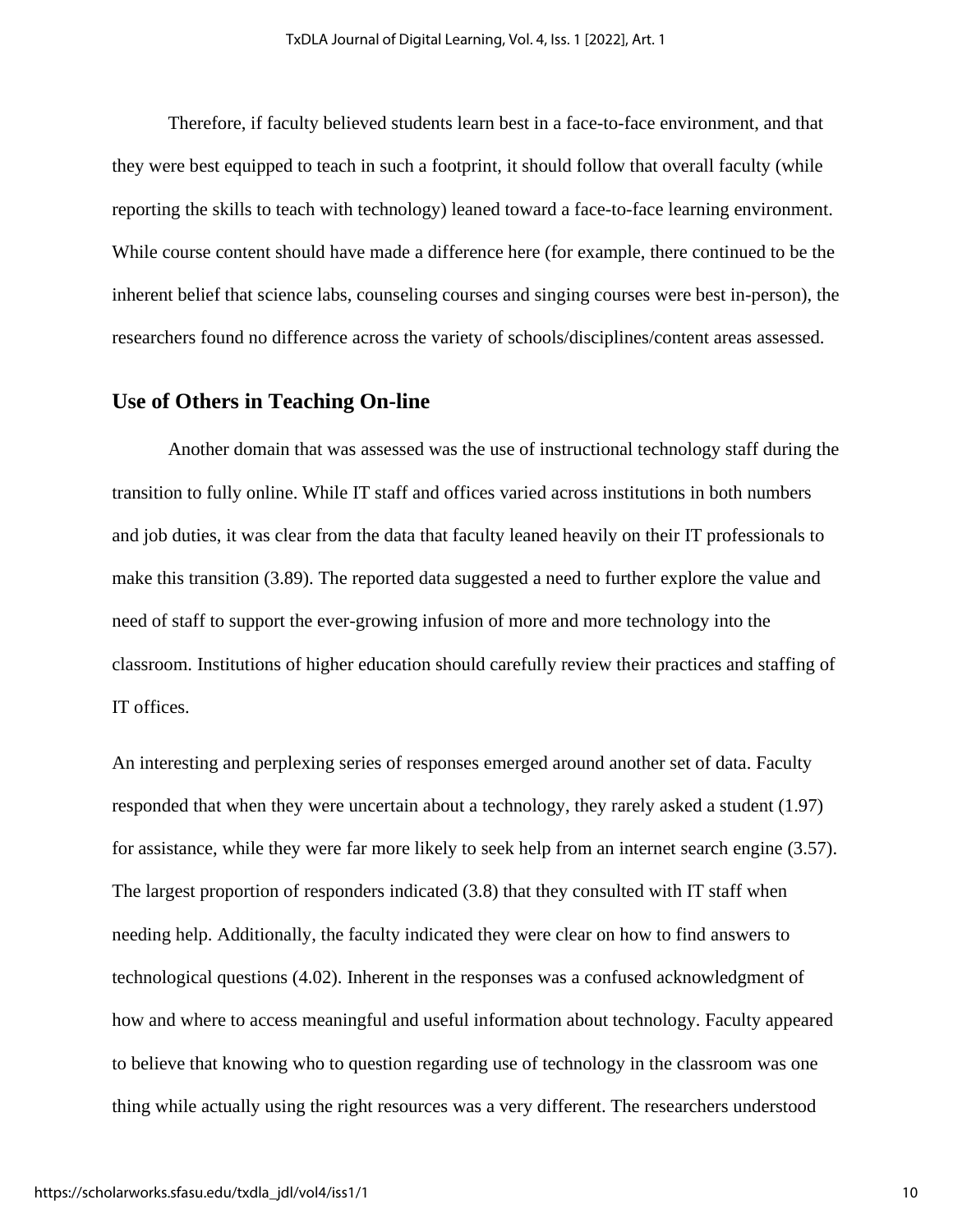the most effective resource for use of technology in classroom settings was the IT department. The lower-than-expected result signaled, perhaps, a lack of understanding of the value of IT in teaching online. Further, while most likely challenging at some level to faculty, the use of students has been shown to be an effective and useful way of integrating technology into the classroom.

Again, consider the history professor. Perhaps the struggle to find answers and limited IT support created a shift in focus from teaching the material to worrying about the right way to use technology (e.g., Zoom<sup>®</sup> white board on Zoom, Canvas<sup>®</sup> or Blackboard, <sup>®</sup> etc.). Now imagine that freshman who was so excited to be in classes and had heard how wonderful this instructor was – how was the student's experience of the professor's teaching changed by a lack of technology skills?

#### **Challenges Faced by Students**

The researchers were interested in the view of faculty on the experience of students during the transition from face-to-face to fully online classes during the pandemic. Inherent in the response were results that support the assumed reality that students probably faced a multitude of issues beyond the classroom.

An overwhelming response by faculty was that they recognized the challenges faced by many when Covid-19 hit and relaxed their assignments. Specifically, faculty reported that (4.01), they allowed students turn in assignments late, a rarity for academia. Further, faculty clearly recognized that their students faced additional financial challenges based on the pandemic (4.25).

However, while a seemingly high score (3.74) in response to the perceived increase in students exhibiting emotional stress was reported by faculty the number appears to represent an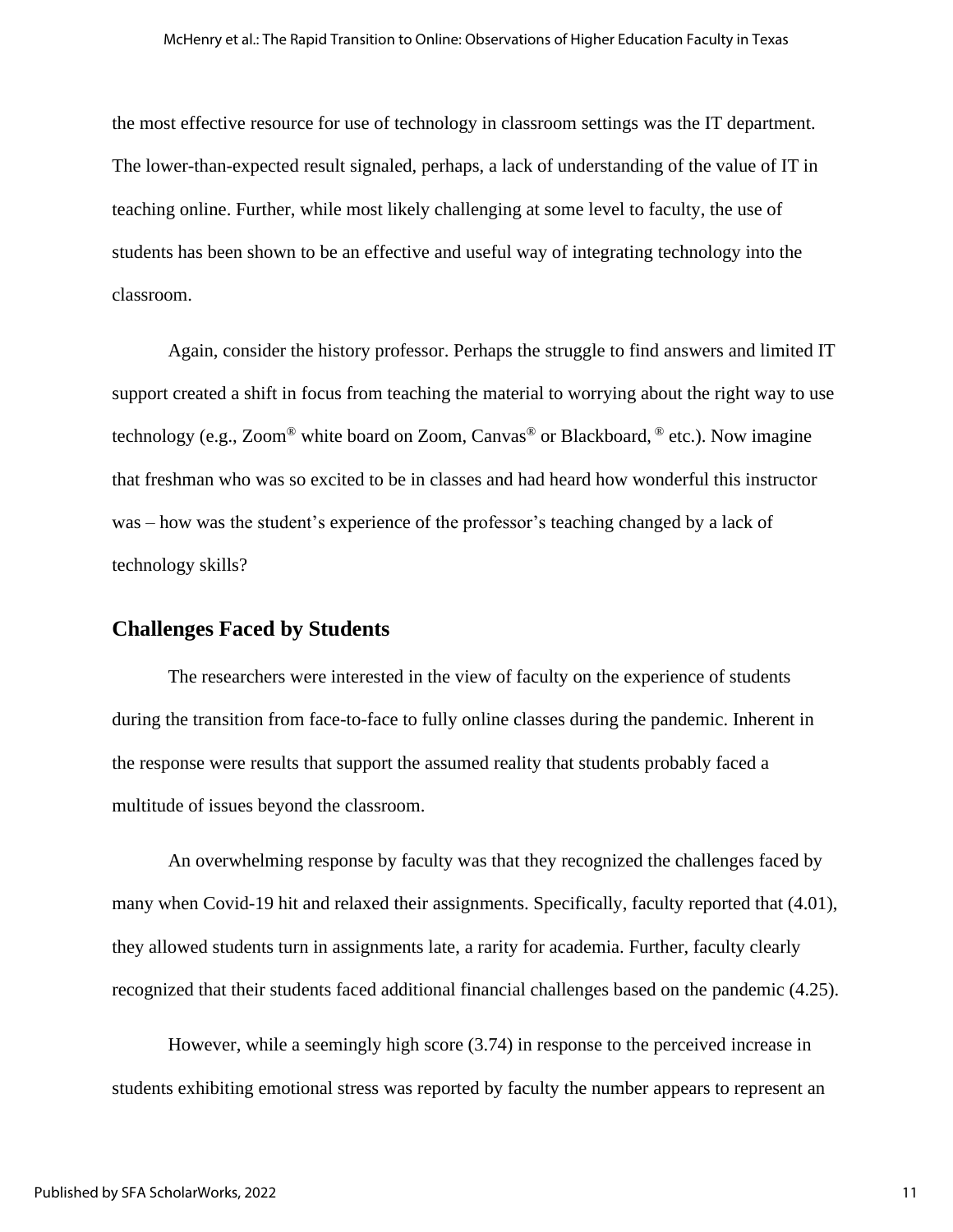understatement. Based on the impact of the pandemic, even in May, the researchers expected a much higher score in this regard.

#### **In the Future of the Pandemic**

The responses provided by faculty regarding current and future expectations were both expected and unexpected. Several questions were asked to try to understand what faculty perceived moving forward in should the pandemic not be resolved by following fall semester.

On the expected side, the faculty responded fairly resoundingly that teaching online will keep people safe in the next year or so (3.89). However, of great interest was the response to whether faculty had concerns related to accessibility to online instruction. In this regard, faculty reported an average of 3.66 on the scale to 5. This potentially meant that the faculty were not fully concerned about the possibility of students (especially those with disabilities) successfully accessing the course information and materials, or perhaps many faculty did not consider this in their rush to create online content. While most learning management systems addressed accessibility (Bocevska, Savoska, Ristevski & Blazheska-Tabakovska, 2018), the American with Disabilities Act (ADA) of 1990 and sections 504 and 508 of the Rehabilitation Act of 1973 included distance education and deemed it discriminatory if courses were not accessible (Roberts, Crittenden, and Crittenden, 2011).

#### **Future Research**

Marinoni, van't Lant, & Jensen (2020) discussed that the sudden shift to online teaching and learning were connected by the following: technical infrastructure and accessibility, distance learning competences and pedagogies, and the field of study. This research yielded much of the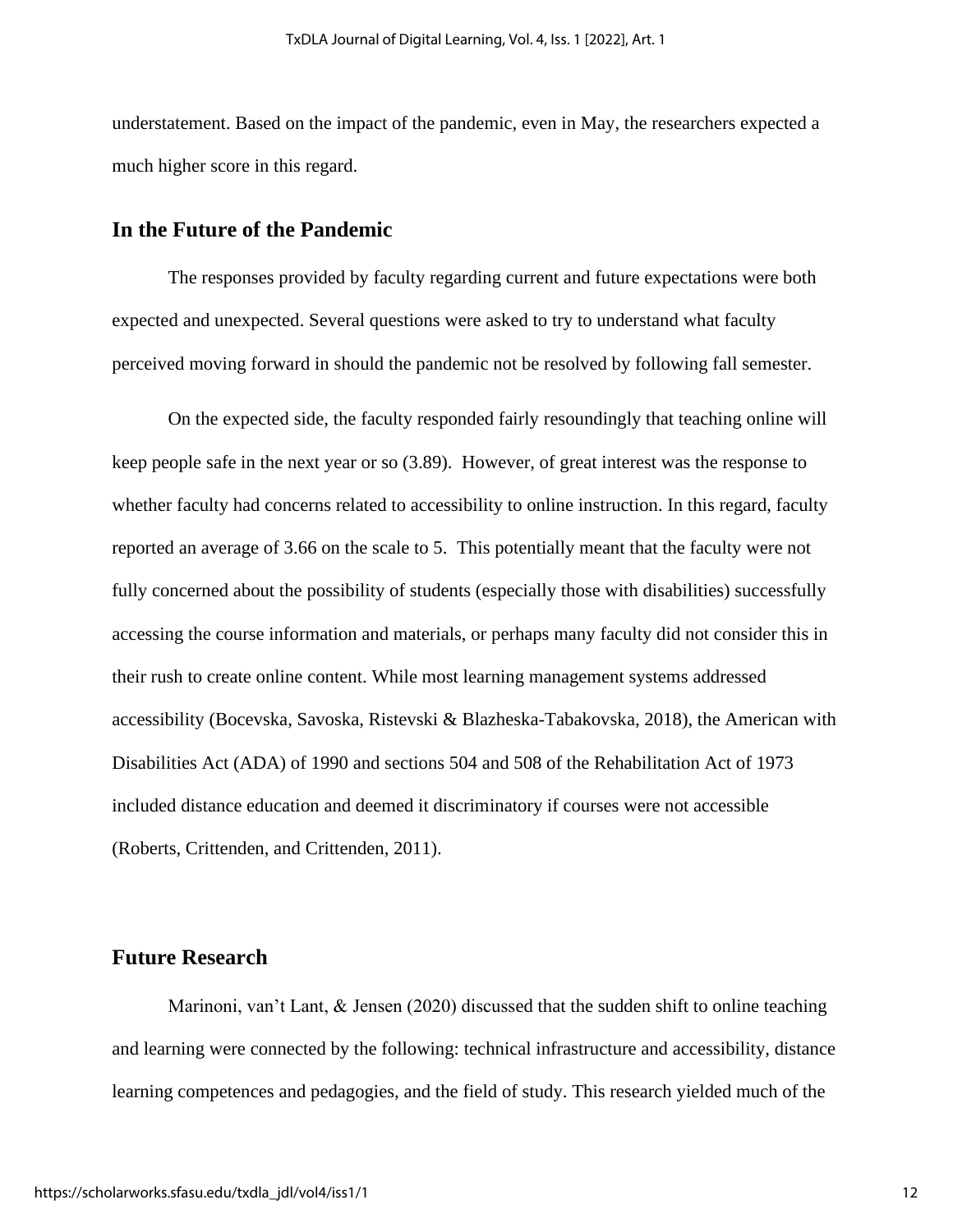same conclusions. Future research should continue to look at the digital divide, specifically the inclusion of internet access inequities. Education opportunities will continue to be inequitable until the digital divide issues are addressed.

#### **Conclusion (and Recommendations)**

In lieu of calling this section "**Things to Never Forget**", we went with the social norm of 'Conclusions'. In our current state, Covid-19 does not appear to be leaving us soon. The data described in this article represented beliefs and views by faculty in the position of teaching students in colleges and universities.

First, it seemed clear that faculty can and have been able to adjust to a fully online teaching space. Assuredly, this transition was made by utilizing various and varied resources including peers, students, internet searches and IT personnel. In the future, higher education will benefit from even more robust messaging regarding the use and utility of IT personnel. Accompanying this information should be strategic and meaningful additions to IT offices.

Second, doctoral programs preparing the next generation of faculty would be wise to include training and experiential education in the use of technology as a pedagogical tool. Based on the reported data, faculty from across the landscape of disciplines have both interest and need in enhanced technological skills.

Third, institutions of higher education would benefit from creating or enhancing existing mentoring opportunities specifically targeting the use of technology in the classroom. While this type of mentorship occurred often in an ad hoc fashion, peer-to-peer, regularly scheduled trainings would likely be a low-cost and highly effective way of increasing campus-wide knowledge and skills in infusing technology in the classroom.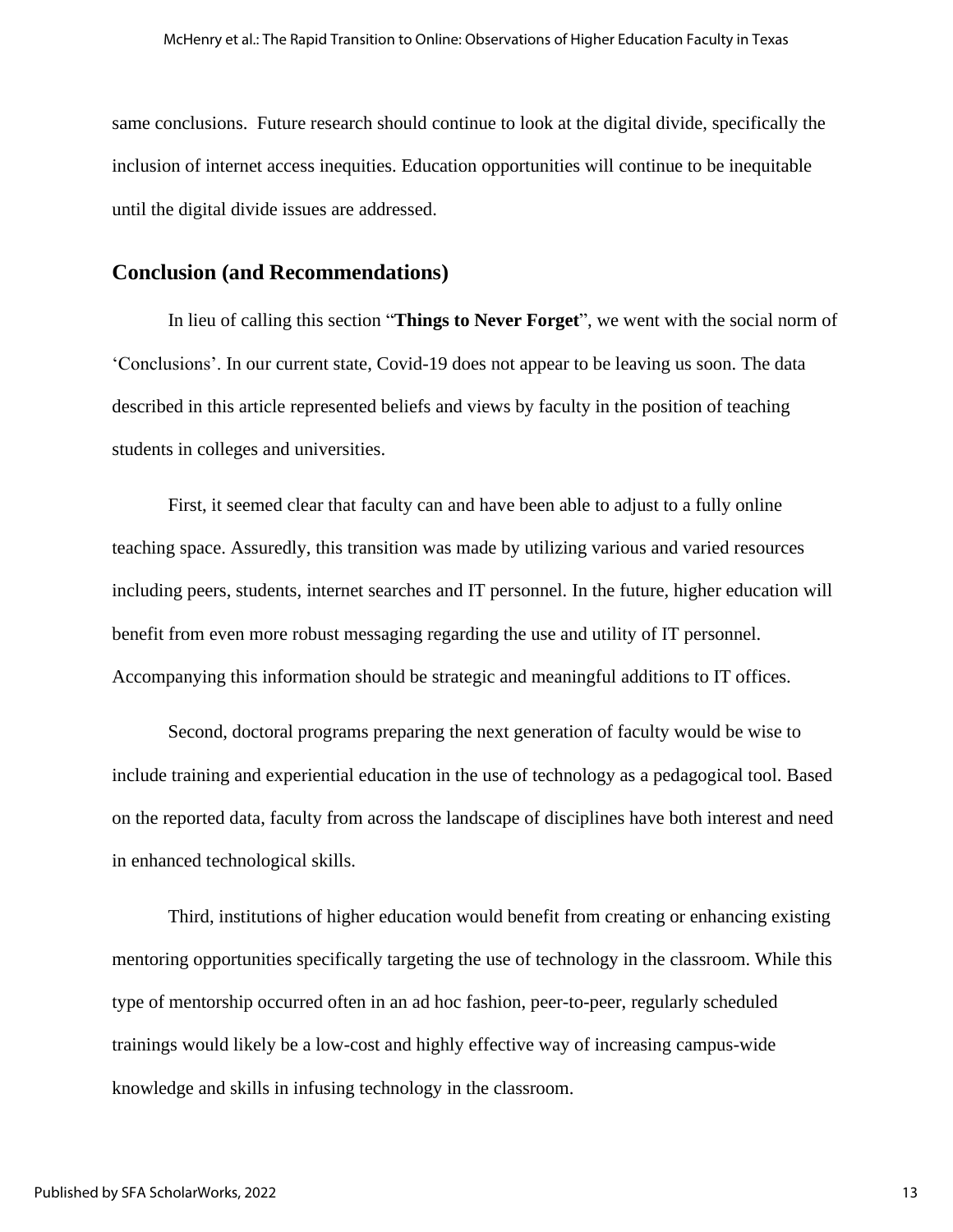# **References**

Bocevska, A. Savoska, S. Ristevski, B. and Blazheska-Tabakovska, N. (2018). Analysis of Accessibility of the e-Learning Platforms According to the WCAG 2.0 Standard Compliance. International Conference on Applied Internet and Information Technologies. Retrieved on Aug 15, 2021 from:

<http://eprints.uklo.edu.mk/4160/1/Analysis%20of%20Accessibility%20WCAG.pdf>

Brown, Robyn. (2019). 13 Differences Between Online and Face to Face Courses. Retrieved on December 15, 2021 from: [https://miamioh.edu/regionals/eccoe/news/2019/01/differences-between-f2f-and](https://miamioh.edu/regionals/eccoe/news/2019/01/differences-between-f2f-and-online.html)[online.html](https://miamioh.edu/regionals/eccoe/news/2019/01/differences-between-f2f-and-online.html)

- Huffman, K., Fox, A. and L. Colvin. (2020). Social and Emotional Support during Distance Learning. Journal of the Effective Schools Project. Vol. XXVII. 2020. Retrieved June 12, 2021 from: [https://www.tarleton.edu/esp/\\_view-journal/ESP-JOURNAL-Special-](https://www.tarleton.edu/esp/_view-journal/ESP-JOURNAL-Special-Edition-2020---Small.pdf)[Edition-2020---Small.pdf](https://www.tarleton.edu/esp/_view-journal/ESP-JOURNAL-Special-Edition-2020---Small.pdf)
- Lederman, D. (2019). Online Enrollments Grow, but Pace Slows. Inside Higher Ed. Retrieved on September 24, 2020 from: [https://www.insidehighered.com/digital](https://www.insidehighered.com/digital-learning/article/2019/12/11/more-students-study-online-rate-growth-slowed-2018)[learning/article/2019/12/11/more-students-study-online-rate-growth-slowed-2018](https://www.insidehighered.com/digital-learning/article/2019/12/11/more-students-study-online-rate-growth-slowed-2018)

Marinoni, G. van't Land, H., & T. Jensen. (2020). The Impact of COVID-19 on Higher Education Around the World. IAU Global Survey Report. International Association of Universities. Retrieved November 12, 2021 from: [https://www.iau](https://www.iau-aiu.net/IMG/pdf/iau_covid19_and_he_survey_report_final_may_2020.pdf)[aiu.net/IMG/pdf/iau\\_covid19\\_and\\_he\\_survey\\_report\\_final\\_may\\_2020.pdf](https://www.iau-aiu.net/IMG/pdf/iau_covid19_and_he_survey_report_final_may_2020.pdf)